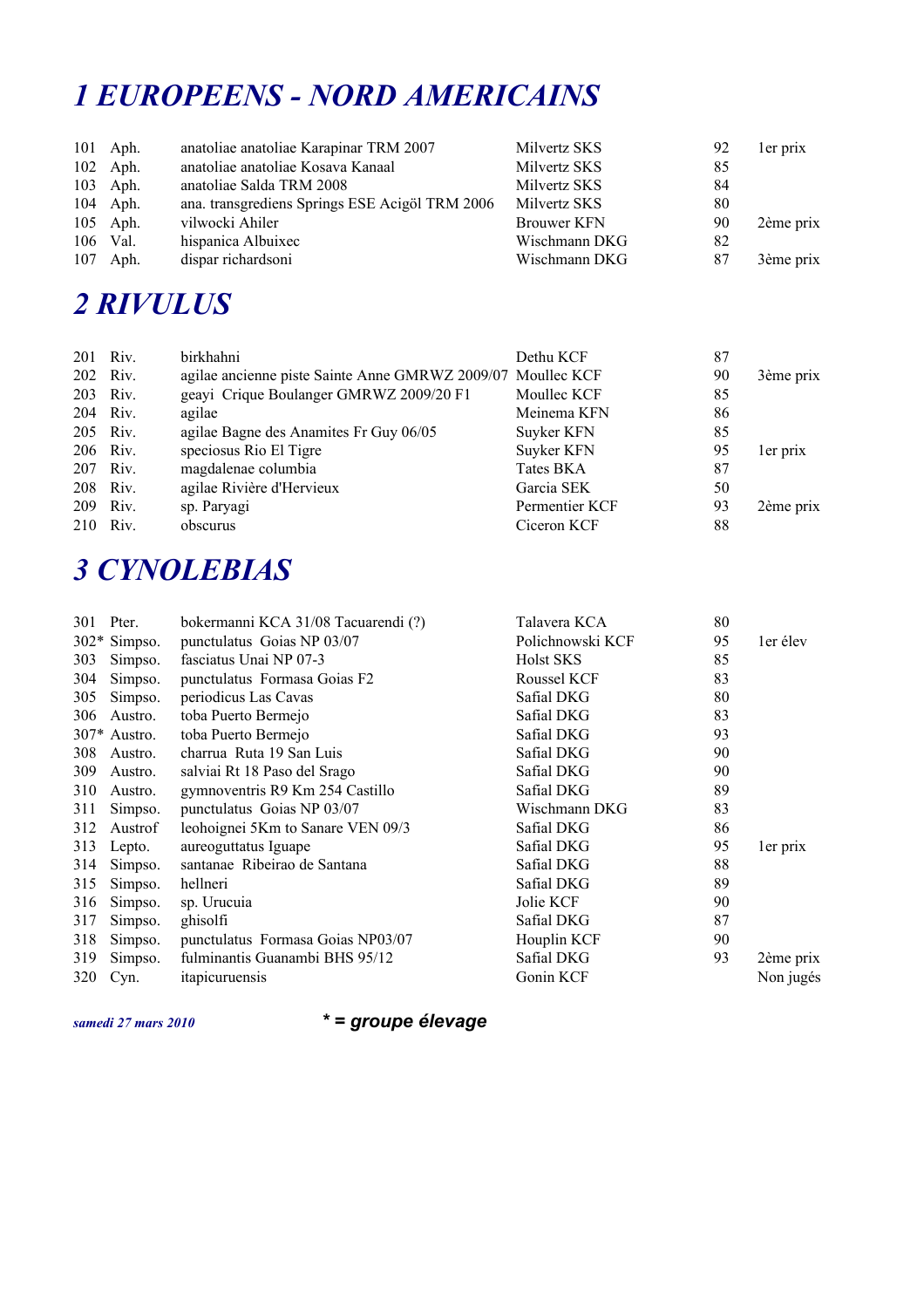| 321 | Pter.        | phasianus                                 | Guignard KCF            | Non jugés |
|-----|--------------|-------------------------------------------|-------------------------|-----------|
| 322 | Rac.         | splendens COL 2009/06                     | 89<br>Safial DKG        |           |
| 323 | Simpso.      | punctulatus Goias NP 03/07                | <b>Holst SKS</b><br>80  |           |
| 324 | Simpso.      | punctulatus Goias NP 03/07                | Houplin KCF<br>83       |           |
|     | 325* Simpso. | punctulatus Goias NP 03/07                | Houplin KCF<br>90       |           |
| 326 | Simpso.      | gibberatus Unai NP 03/07                  | Moullec KCF<br>91       | 3ème prix |
|     | 327* Simpso. | punctulatus Goias NP 03/07                | Moullec KCF<br>90       |           |
| 328 | Pituna       | brevirostrata Goiania, Rio Meia           | Moullec KCF<br>88       |           |
| 329 | Austro.      | melanoorus Fymsa                          | 87<br>Juhl SKS          |           |
| 330 | Simpso       | constanciae                               | Foldina CZKC<br>80      |           |
| 331 | Cynop.       | melanotaenia Ruta 10 Arroyo Valizas       | 89<br>Persson Anita SKS |           |
|     | 332* Nemat.  |                                           |                         |           |
| 333 | Simpso.      | santanae Ribeirao de Santana              | Oliveira APK            | Non jugés |
| 334 | Simpso.      |                                           |                         |           |
| 335 | Austro.      | viarius Arroyo Valizas                    | Antonio APK<br>86       |           |
| 336 | Simpso.      | sp.aff. nigripinnis San Javier, Missiones | 90<br>Antonio APK       |           |
| 337 | Simpso.      | santanae Ribeirao de Santana              | Garcia APK<br>79        |           |
| 338 | Nemat.       | whitei Baia de Sao Joao 95/02             | Garcia APK<br>79        |           |
| 339 | Austro.      | leohoignei Sanare VEN 09/2                | 88<br>Garcia APK        |           |
| 340 | Austro.      | nigripinnis MSL 91/2 Ceibas               | 83<br>Meinema KFN       |           |
| 341 | Camp.        | brucei                                    | 87<br>Meinema KFN       |           |

# *4 NOTHOBRANCHIUS*

| 401 N.    |               | sp. Caprivi                        | Roth DKG         | 85 |           |
|-----------|---------------|------------------------------------|------------------|----|-----------|
| 402* N.   |               | guentheri                          | Roth DKG         | 75 |           |
| 403* N.   |               | rachovii                           | Roth DKG         | 96 |           |
| 404* N.   |               | hassoni                            | Roth DKG         | 80 |           |
| 405 N.    |               | kuhntae Nhangau MT 03/4            | Polichnowski KCF | 92 |           |
| 406 N.    |               | cardinalis KTZ 85/28 Mbwemkuru     | Holst SKS        | 89 |           |
| 407 N.    |               | rachovii Beira                     | Holst SKS        | 89 |           |
| $408*$ N. |               | kafuensis Nega Nega                | Rosenstock SKS   | 89 |           |
| 409* N.   |               | hassoni Bukeya DRCH 08/10          | Rosenstock SKS   | 97 |           |
| $410*$ N. |               | cardinalis KTZ 86/28               | Roussel KCF      | 76 |           |
| 411 N.    |               | guentheri Zanzibar                 | Roussel KCF      | 83 |           |
| 412 N.    |               | luekei Luhule river TAN 02/8       | Moullec KCF      | 83 |           |
|           | 413* Fundulo. | thierryi Ada GH 06/5               | Moullec KCF      | 98 | ler élev  |
| 414 N.    |               | korthausae Mafia Island TZN 08/2   | Carlsson SKS     | 80 |           |
| 415 N.    |               | lucius Ruhoi river TZN 09/10 F1    | Torre APK        | 88 |           |
| 416 N.    |               | lucius Ruhoi river TZN 09/10 F1    | Torre APK        | 95 |           |
| 417 N.    |               | lucius Ruhoi river TZN 09/10 F1    | Torre APK        | 97 | 3ème prix |
| 418       | N.            | sp. aff. rachovii Nhangau, MT 03/4 | Torre APK        | 90 |           |
| 419       | N.            | sp. aff. rachovii Nhangau, MT 03/4 | Torre APK        | 87 |           |
| 420 N.    |               | sp. aff. rachovii Nhangau, MT 03/4 | Torre APK        | 83 |           |
| 421 N.    |               | ugandensis Kiziba, UGN 09-18 F1    | Torre APK        | 87 |           |
| 422       | N.            | hassoni Bukeya DRCH 08/10          | Klimpel DKG      | 80 |           |
|           |               |                                    |                  |    |           |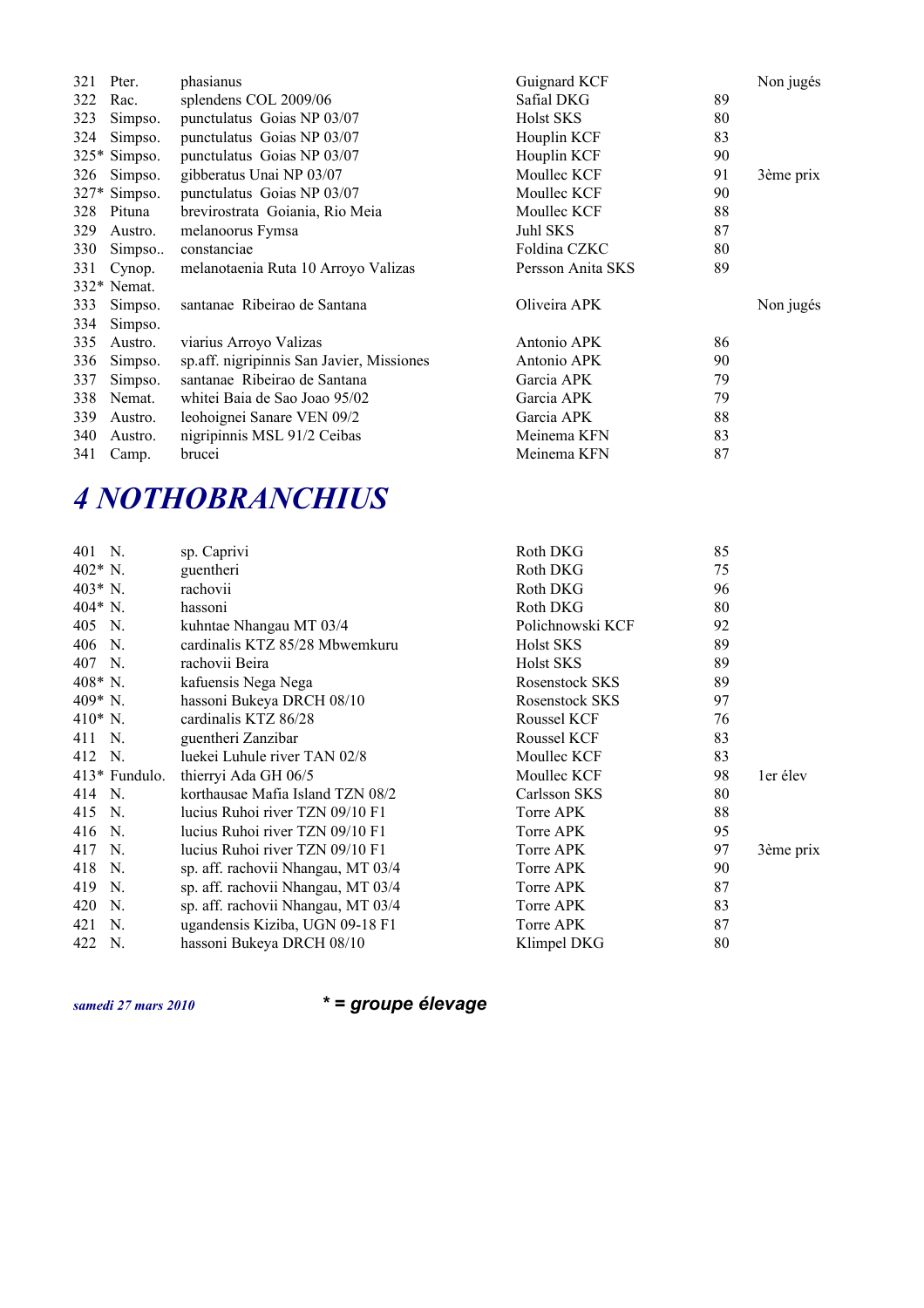| N.<br>423 | ugandensis Kiziba, UGN 09-18 F1    | Torre APK          | 90 |           |
|-----------|------------------------------------|--------------------|----|-----------|
| 424<br>N. | ugandensis Ngobo, UGN 09-8 F1      | Torre APK          | 89 |           |
| N.<br>425 | ugandensis Ngobo, UGN 09-8 F1      | Torre APK          | 89 |           |
| 426<br>N. | ugandensis Old Nariam, UGN 09-9 F1 | Torre APK          | 98 | ler prix  |
| 427<br>N. | eggersi Ukuni TZ 2008/27           | Waterlot KCF       | 80 |           |
| 428<br>N. | guentheri Zanzibar rouge           | Waterlot KCF       | 80 |           |
| 429<br>N. | korthausae rouge                   | Waterlot KCF       | 83 |           |
| 430<br>N. | patrizii Msumarini KEN 08/3        | <b>Brouwer KFN</b> | 80 |           |
| 431<br>N. | annectens Ruvu river TZN 09/5      | <b>Brouwer KFN</b> | 83 |           |
| 432<br>N. | ugandensis Ngobo, UGN 09-8         | <b>Brouwer KFN</b> | 80 |           |
| 433<br>N. | hassoni Bukeya DRCH 08/10          | Klimpel DKG        | 86 |           |
| 434<br>N. | patrizii                           | Klimpel DKG        | 90 |           |
| 435<br>N. | annectens Ruvu river TZN 09/5      | Pütz DKG           | 86 |           |
| 436 N.    | guentheri bleu                     | Pütz DKG           | 95 |           |
| 437 N.    | guentheri Zanzibar                 | Pütz DKG           | 88 |           |
| 438* N.   | guentheri Zanzibar                 | Pütz DKG           | 91 |           |
| 439 N.    | malaissei                          | Pütz DKG           | 89 |           |
| 440<br>N. | kirki                              | lucke B. DKG       | 88 |           |
| 441<br>N. | nubaensis Marda Mulaha Sud 06/3    | Eyre BKA           | 98 | 2ème prix |
| 442 N.    | robustus Namatira UGN 09/12        | Eyre BKA           | 88 |           |
| 443* N.   | guentheri 97/12                    | Tates BKA          | 83 |           |
| 444* N.   | foerschi Sog CI 57                 | Ruzicka CZKA       | 83 |           |
| 445 N.    | guentheri                          | Wischmann DKG      | 89 |           |
| 446* N.   | guentheri                          | Wischmann DKG      | 83 |           |
| 447 N.    | furzeri Bala Bala MZCS 08/122      | Sedlacek CZKA      | 91 |           |
| 448* N.   | sp. aff. rachovii Panda MZCS 08/81 | Sedlacek CZKA      | 83 |           |
| 449 N.    | kuhntae Nhangau MT 08/4            | Simoens AKFB       | 83 |           |
| 450<br>N. | sp. Caprivi Sambalala NA 07/1      | Simoens AKFB       | 80 |           |
| 451<br>N. | hassoni Bukeya DRCH 08/10          | Simoens AKFB       | 88 |           |
| 452<br>N. | korthausae rouge                   | Jolie KCF          | 83 |           |
| 453<br>N. | rosenstocki Luapula River ZAM 07/6 | Ver Eecke BKV      | 80 |           |
| N.<br>454 | kafuensis Kayuni State Farm        | Ver Eecke BKV      | 93 |           |
| 455<br>N. | malaissei Sange DRCH 2008/6        | Ver Eecke BKV      | 95 |           |
| 456<br>N. | ugandensis Aboke UGN 09/6          | Ver Eecke BKV      | 96 |           |
| 457<br>N. | rachovii Dondo MOZ 04/6            | Ver Eecke BKV      | 86 |           |

### *5 FUNDULOPANCHAX GARDNERI*

|                       | 501 Fundulo. gardneri nigerianus Innidere    | Polichnowski KCF | 95 | ler prix  |
|-----------------------|----------------------------------------------|------------------|----|-----------|
|                       | 502 Fundulo. species Akwen BLLMC05/02        | Polichnowski KCF | 90 |           |
|                       | 503 Fundulo. gardneri nigerianus Jos Plateau | Polichnowski KCF | 88 |           |
| 504 Fundulo. gardneri |                                              | Holst SKS        |    | Non jugés |
|                       | 505 Fundulo. gardneri gardneri gold          | Holst SKS        | 85 |           |
|                       | 506 Fundulo. species Akaram BLLMC 05/01      | Holst SKS        | 87 |           |
|                       | 507 Fundulo. gardneri nigerianus Innidere    | Roussel KCF      | 93 | 2ème prix |
|                       | 508* Fundulo. gardneri nigerianus Innidere   | Roussel KCF      | 89 |           |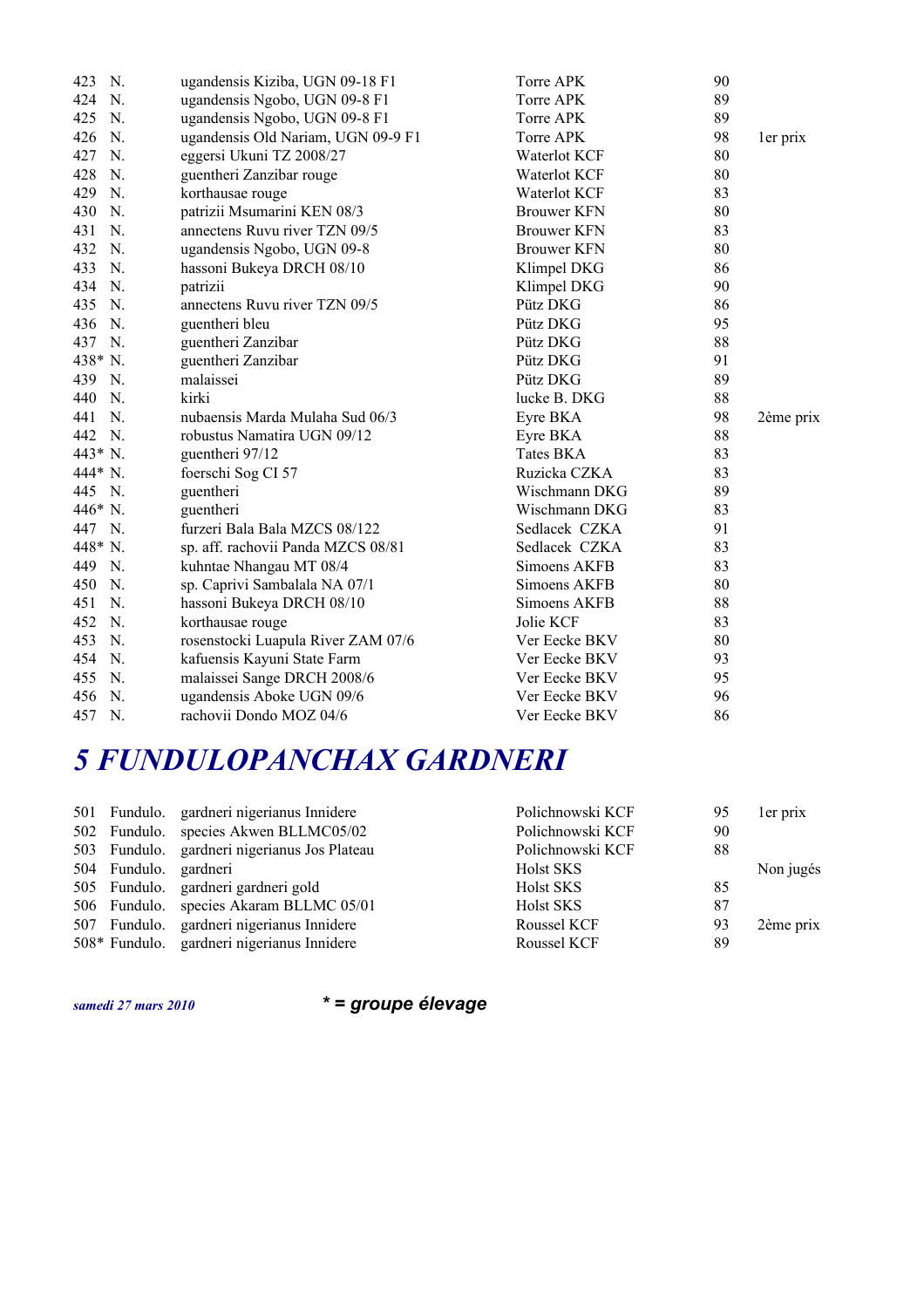| 509 | Fundulo.      | gardneri nigerianus P 82                   | Jaspers KFN       | 85 |           |
|-----|---------------|--------------------------------------------|-------------------|----|-----------|
| 510 | Fundulo.      | gardneri nigerianus Baissa                 | Sibaud KCF        | 89 |           |
| 511 | Fundulo.      | gardneri gardneri Udi Berge                | Carlsson SKS      | 82 |           |
| 512 | Fundulo.      | gardneri nigerianus Innidere               | Carlsson SKS      | 86 |           |
| 513 | Fundulo.      | gardneri gardneri Uke                      | Persson Anita SKS | 87 |           |
|     | 514* Fundulo. | gardneri mamfensis Mamfe Mile 5 CBSR 07/19 | Persson Anita SKS | 90 | ler élev  |
|     | 515* Fundulo. | species Akwen BLLMC05/02                   | Persson Anita SKS | 89 |           |
| 516 | Fundulo.      | gardneri nigerianus Misaje                 | Persson Anita SKS | 89 |           |
| 517 | Fundulo.      | gardneri gardneri Nsukka                   | Garcia APK        | 85 |           |
| 518 | Fundulo.      | gardneri Lafia Gold                        | Garcia APK        | 87 |           |
| 519 | Fundulo.      | gardneri nigerianus Innidere               | Garcia APK        | 86 |           |
| 520 | Fundulo.      | gardneri nigerianus Makurdi                | Meinema KFN       | 80 |           |
| 521 | Fundulo.      | gardneri nigerianus Innidere               | Bouwman KFN       | 87 |           |
|     | 522* Fundulo. | gardneri nigerianus Innidere               | Bouwman KFN       | 88 |           |
| 523 | Fundulo.      | gardneri gardneri Nsukka                   | Tates BKA         | 83 |           |
| 524 | Fundulo.      | gardneri mamfensis Mamfe Mile 5 CBSR 07/19 | Sedlacek CZKA     | 91 | 3ème prix |
| 525 | Fundulo.      | gardneri gardneri Telemu NTC 2007/3 F1     | Finet KCF         | 82 |           |
| 526 | Fundulo.      | gardneri nigerianus P 82                   | Finet KCF         | 88 |           |
|     | 527* Fundulo. | gardneri nigerianus                        | Finet KCF         | 85 |           |
| 528 | Fundulo.      | gardneri nigerianus Udi Berge              | Finet KCF         | 82 |           |
| 529 | Fundulo.      | gardneri nigerianus P 82                   | Roussel KCF       | 82 |           |
|     | 530* Fundulo. | gardneri nigerianus Akure jaune            | Polichnowski KCF  | 88 |           |
|     |               |                                            |                   |    |           |

#### *6 CHROMAPHYOSEMION*

| 601 | Chrom.        | splendopleure Tiko               | Polichnowski KCF  | 89 | 2ème prix |
|-----|---------------|----------------------------------|-------------------|----|-----------|
| 602 | Chrom.        | melanogaster Lobe JVC 08         | Knol KFN          | 85 |           |
| 603 | Chrom.        | bitaeniatum Lagos                | Roussel KCF       | 84 |           |
| 604 | Chrom.        | ecucuense Rio Muni GEMLBJ 03/42  | Safial DKG        | 82 |           |
|     | $605*$ Chrom. | volcanum Mambanda CMM 50         | Moullec KCF       | 80 |           |
| 606 | Chrom.        | volcanum C3 SR 07/21             | Ruzicka CZKA      | 80 |           |
|     | 607* Chrom.   | bitaeniatum Zagnanado            | Persson Anita SKS | 85 |           |
| 608 | Chrom.        | ecucuense Rio Muni GEMLBJ 03/42  | Persson Anita SKS | 79 |           |
| 609 | Chrom.        | volcanum Mbonge                  | Persson Anita SKS | 78 |           |
| 610 | Chrom.        | riggenbachi ABC 05/19            | Aubin KCF         | 78 |           |
|     | $611*$ Chrom. | omega Kopongo ABC 06/98          | <b>Aubin KCF</b>  | 86 |           |
| 612 | Chrom.        | bitaeniatum Lagos rouge          | Meinema KFN       | 70 |           |
| 613 | Chrom.        | species JVC 08                   | Suyker KFN        | 83 |           |
| 614 | Chrom.        | bitaeniatum Lagos                | Pütz DKG          | 87 |           |
| 615 | Chrom.        | bivittatum Funge C 91            | Pütz DKG          | 76 |           |
| 616 | Chrom.        | bivittatum Funge C 2006          | Vandevondel BKV   | 80 |           |
| 617 | Chrom.        | sp. GEMLCG 2007/56               | Drake BKA         | 87 |           |
|     | $618*$ Chrom. | poliaki Bolifamba                | Ruzicka CZKA      | 90 | ler élev  |
| 619 | Chrom.        | volcanum Kompina C 03/14         | Rudicky CZKA      | 90 | ler prix  |
|     | $620*$ Chrom. | volcanum Ekondo titi CB3SR 07/21 | Sedlacek CZKA     | 89 |           |
| 621 | Chrom.        | volcanum Ekondo titi CB3SR 07/21 | Sedlacek CZKA     | 88 | 3ème prix |
| 622 | Chrom.        | riggenbachi ABC 05/15            | Simoens AKFB      | 75 |           |
|     |               |                                  |                   |    |           |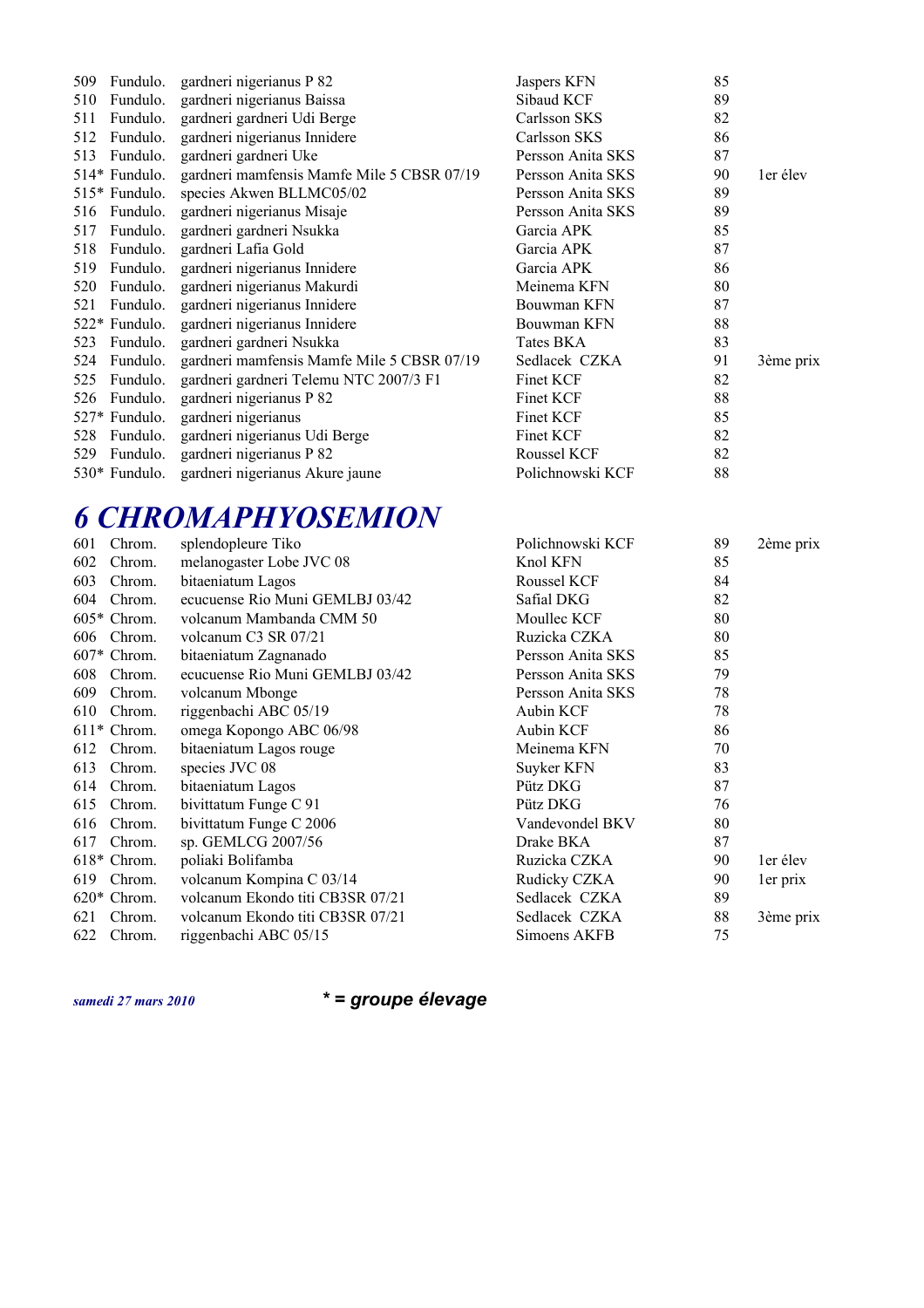|               | 623 Chrom. loennbergii Afanouan ABC 05/25 | Simoens AKFB     | 86 |
|---------------|-------------------------------------------|------------------|----|
|               | 624* Chrom. riggenbachi ABC 05/19         | Aubin KCF        | 88 |
| $625*$ Chrom. | volcanum Chutes d'Ekom HLM 99/1           | Polichnowski KCF | 87 |

#### *7 CALLIURUM - ELEGANS - KATHETYS*

| A.<br>701 | lamberti GHH 97/11                   | Schmitz DKG         | 85 |                  |
|-----------|--------------------------------------|---------------------|----|------------------|
| 702<br>A. | australe Cap Esterias BSWG 97/24     | Polichnowski KCF    | 90 |                  |
| 703<br>A. | calliurum Majidon Ilaje Nigeria 03   | Polichnowski KCF    | 90 |                  |
| 704<br>A. | calliurum Bogongo CB3SR 07-20        | Dethu KCF           | 90 |                  |
| 705<br>A. | australe                             | Holst SKS           | 84 |                  |
| 706<br>A. | australe gold                        | Holst SKS           | 88 |                  |
| 707<br>A. | bualanum Diang JVC 08                | Knol KFN            | 91 |                  |
| 708<br>A. | bualanum Mali JVC 08                 | Knol KFN            | 91 |                  |
| 709<br>A. | bualanum Ndokayo JVC 08              | Knol KFN            | 93 |                  |
| 710<br>A. | ahli Lobe JVC 08                     | Knol KFN            | 91 |                  |
| $711* A.$ | ahli Lobe JVC 08                     | Knol KFN            | 90 |                  |
| 712<br>A. | australe Cap Lopez                   | Roussel KCF         | 84 |                  |
| 713<br>A. | australe Cap Esterias GLP 06/01      | Roussel KCF         | 84 |                  |
| 714<br>A. | exiguum GKCAR 90/8                   | <b>Vlasov SKLIK</b> | 90 |                  |
| 715<br>A. | exiguum SE 99/5                      | <b>Vlasov SKLIK</b> | 90 |                  |
| 716<br>A. | bualanum Sambolobo                   | <b>Vlasov SKLIK</b> | 88 |                  |
| 717<br>A. | bualanum Folap CSTS 07/02            | <b>Vlasov SKLIK</b> | 90 |                  |
| 718<br>A. | australe gold                        | Safial DKG          | 88 |                  |
| 719* A.   | australe BSWG 97/24                  | Moullec KCF         | 90 |                  |
| 720<br>A. | schioetzi Ngambe Z 91/1              | Moullec KCF         | 93 |                  |
| 721<br>A. | campomaanense ABK 07/181             | Sibaud KCF          | 85 |                  |
| 722<br>A. | australe gold                        | Ulmke DKG           | 88 |                  |
| 723<br>A. | sp. aff. pascheni Mougue ABL 08/200  | Persson Anita SKS   | 88 |                  |
| 724<br>A. | australe                             | Boelen KFN          | 87 |                  |
| 725<br>A. | australe gold                        | Boelen KFN          | 88 |                  |
| 726<br>A. | australe gold                        | Suyker KFN          | 88 |                  |
| 727<br>A. | bualanum Zoueguene Betara Oya JVC 08 | De Bruyn KFN        | 92 |                  |
| 728<br>A. | bualanum Makenene CLL 03/12          | De Bruyn KFN        | 92 |                  |
| 729<br>A. | bualanum Bafoussam                   | De Bruyn KFN        | 89 |                  |
| 730<br>A. | bualanum Bali Mombal JVC 2008        | De Bruyn KFN        | 90 |                  |
| 731<br>A. | campomaanense ABK 07/181             | De Bruyn KFN        | 86 |                  |
| 732<br>A. | celiae celiae Teke CXC 21            | De Bruyn KFN        | 84 |                  |
| 733<br>A. | australe gold                        | Pütz DKG            | 88 |                  |
| 734* A.   | celiae celiae Teke CXC 21            | Vandevondel BKV     | 88 |                  |
| 735<br>A. | celiae celiae Teke CXC 21            | Vandevondel BKV     | 93 |                  |
| 736<br>A. | celiae celiae Teke CXC 21            | Rudicky CZKA        | 90 |                  |
| 737<br>A. | campomaanense ABK 07/181             | Perez SEK           | 96 | <b>B.of Show</b> |
| 738<br>A. | australe gold                        | Ruzicka CZKA        | 86 |                  |
| 739<br>A. | australe Cap Lopez                   | Ruzicka CZKA        | 86 |                  |
| 740<br>A. | bualanum Ndop                        | <b>Brebeck DKG</b>  | 95 | 2ème prix        |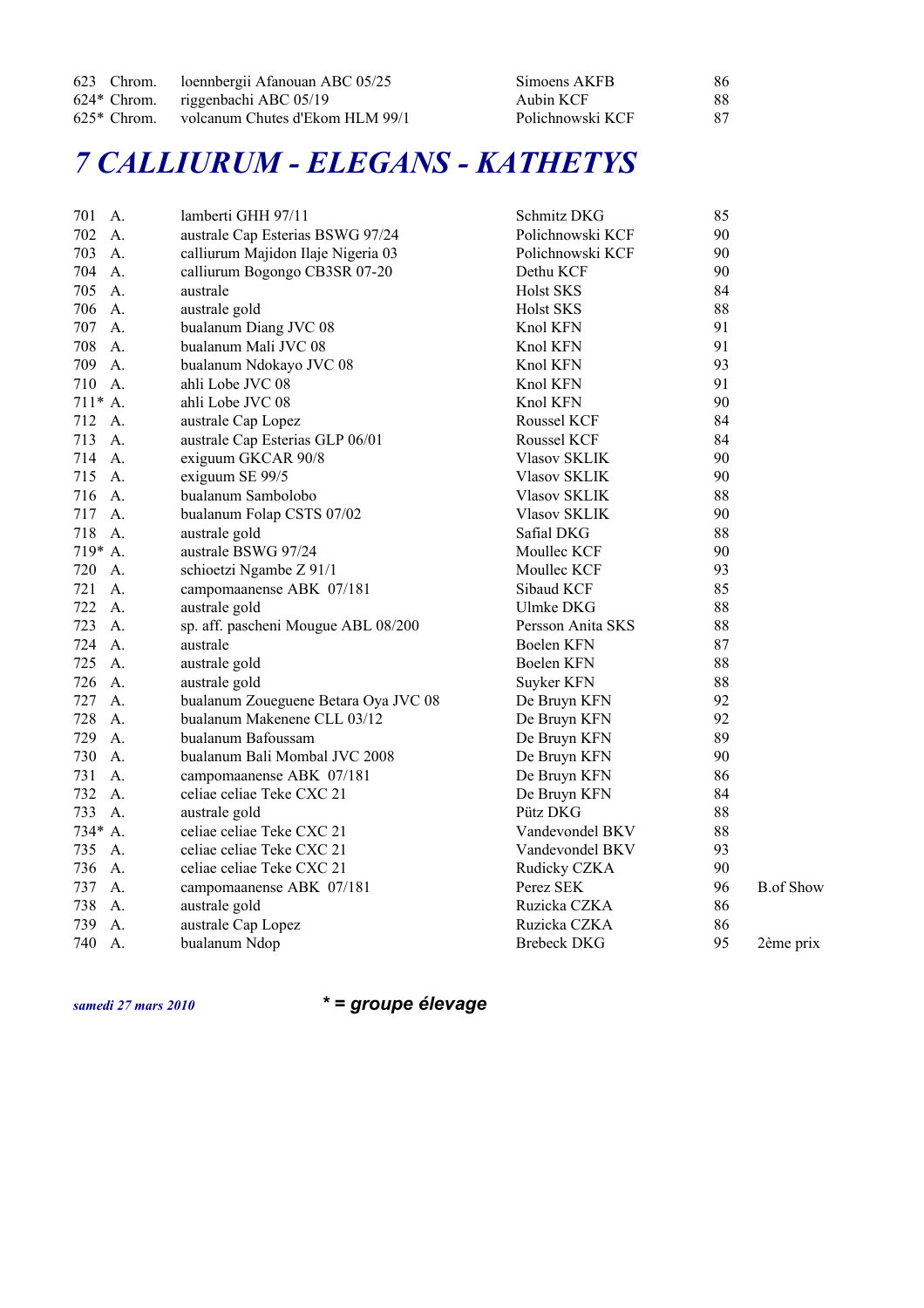| 741 A.    | australe                            | Brebeck DKG   | 88 |           |
|-----------|-------------------------------------|---------------|----|-----------|
| 742 A.    | bualanum Ceti BLLMC 05/09           | Sedlacek CZKA | 92 |           |
| 743 A.    | ahli CGI 08/01 Batanga              | Sedlacek CZKA | 90 |           |
| 744 A.    | bualanum Ntui                       | Sedlacek CZKA | 93 |           |
| $745*$ A. | ahli CGI 08/01 Batanga              | Sedlacek CZKA | 90 |           |
| $746*$ A. | bualanum Ceti BLLMC 05/09           | Sedlacek CZKA | 95 | ler élev  |
| 747 A.    | bualanum Sambolabbo                 | Nejlund SKS   | 94 | 3ème prix |
| 748 A.    | sp. Oyo RPC 91/8                    | Nejlund SKS   | 80 |           |
| 749 A.    | lamberti GHH 97/11                  | Nejlund SKS   | 82 |           |
| 750 A.    | sp. AVD 2007/1                      | Ott DKG       | 88 |           |
| 751 A.    | sp. aff. pascheni Mougue ABL 08/200 | Ott DKG       | 90 |           |
| 752 A.    | rectogoense PEG 95/16               | Dole KCF      | 88 |           |

## *8 PETITS APHYOSEMION*

| 801     | A.             | aureum GEB 94/9                      | Schmitz DKG         | 76 |           |
|---------|----------------|--------------------------------------|---------------------|----|-----------|
| 802     | A.             | exigoideum Ngoudoufala G 76/30       | Roth DKG            | 75 |           |
| 803     | A.             | gabunense marginatum Bifoun          | Polichnowski KCF    | 90 |           |
| 804     | A.             | striatum                             | <b>Holst SKS</b>    | 82 |           |
| 805     | A.             | gab. marginatum Bengui 1-2 GJS 00/29 | Holst SKS           | 85 |           |
| 806     | D.             | fulgens LEC 93/7                     | <b>Holst SKS</b>    | 90 |           |
| 807     | A.             | wildekampi Bertoua JVC 08            | Knol KFN            | 88 |           |
| 808     | A <sub>1</sub> | ogoense ogoense GHP 80/24            | Roussel KCF         | 85 |           |
| 809     | A.             | ocellatum GJS 00/5 Sikasika          | <b>Vlasov SKLIK</b> | 92 | 3ème prix |
| 810     | A.             | species PEG 2002/07                  | <b>Vlasov SKLIK</b> | 85 |           |
| 811 A.  |                | gabunense boehmi                     | Safial DKG          | 82 |           |
| 812* A. |                | primigenium GEB 94/21                | Sibaud KCF          | 85 | ler élev  |
| 813     | A.             | striatum Ongam BDBG 04/26            | De Bruyn KFN        | 82 |           |
| 814     | D.             | georgiae Labaye River BDBG 04/10     | De Bruyn KFN        | 95 | ler prix  |
| 815 D.  |                | fulgens LEC 93/7                     | De Bruyn KFN        | 88 |           |
| 816 D.  |                | cyanostictum Yekara BDBG 04/11       | De Bruyn KFN        | 88 |           |
| 817     | A.             | exigoideum Mandilou GEM 2006/6       | Vandersmissen AKFB  | 83 |           |
| 818     | D.             | georgiae Esoongville                 | Bouwman KFN         | 86 |           |
| 819     | A.             | pyrophore Komono RPC 82              | Gonzales SEK        | 86 |           |
| 820     | A.             | striatum GEMHS 33/2000               | Ruzicka CZKA        | 90 |           |
| 821     | A.             | louessense RPC 33/78                 | <b>Brebeck DKG</b>  | 88 |           |
| 822     | A.             | labarrei Madimba                     | <b>Brebeck DKG</b>  | 90 |           |
| 823     | A.             | ogoense ottogartneri Lutete          | <b>Brebeck DKG</b>  | 85 |           |
| 824     | A.             | primigenium GEB 94/21                | Wischmann DKG       | 85 |           |
| 825     | D.             | cyanostictum Makokou                 | Sedlacek CZKA       | 90 |           |
| 826     | D.             | cyanostictum Sam GBN 88/29           | Sedlacek CZKA       | 88 |           |
| 827     | D.             | seegersi PEG 98/5                    | Sedlacek CZKA       |    | Non jugés |
| 828     | D.             | fulgens LEC 93/7                     | Sedlacek CZKA       | 93 | 2ème prix |
| 829     | A.             | striatum Moyko GJS 2000/32           | Nejlund SKS         | 85 |           |
| 830     | A.             | hera Bengui 1-2 GJS 2000/29          | Nejlund SKS         | 90 |           |
| 831     | A.             | herzogi GBG 92/25 Zomoko             | Nejlund SKS         | 88 |           |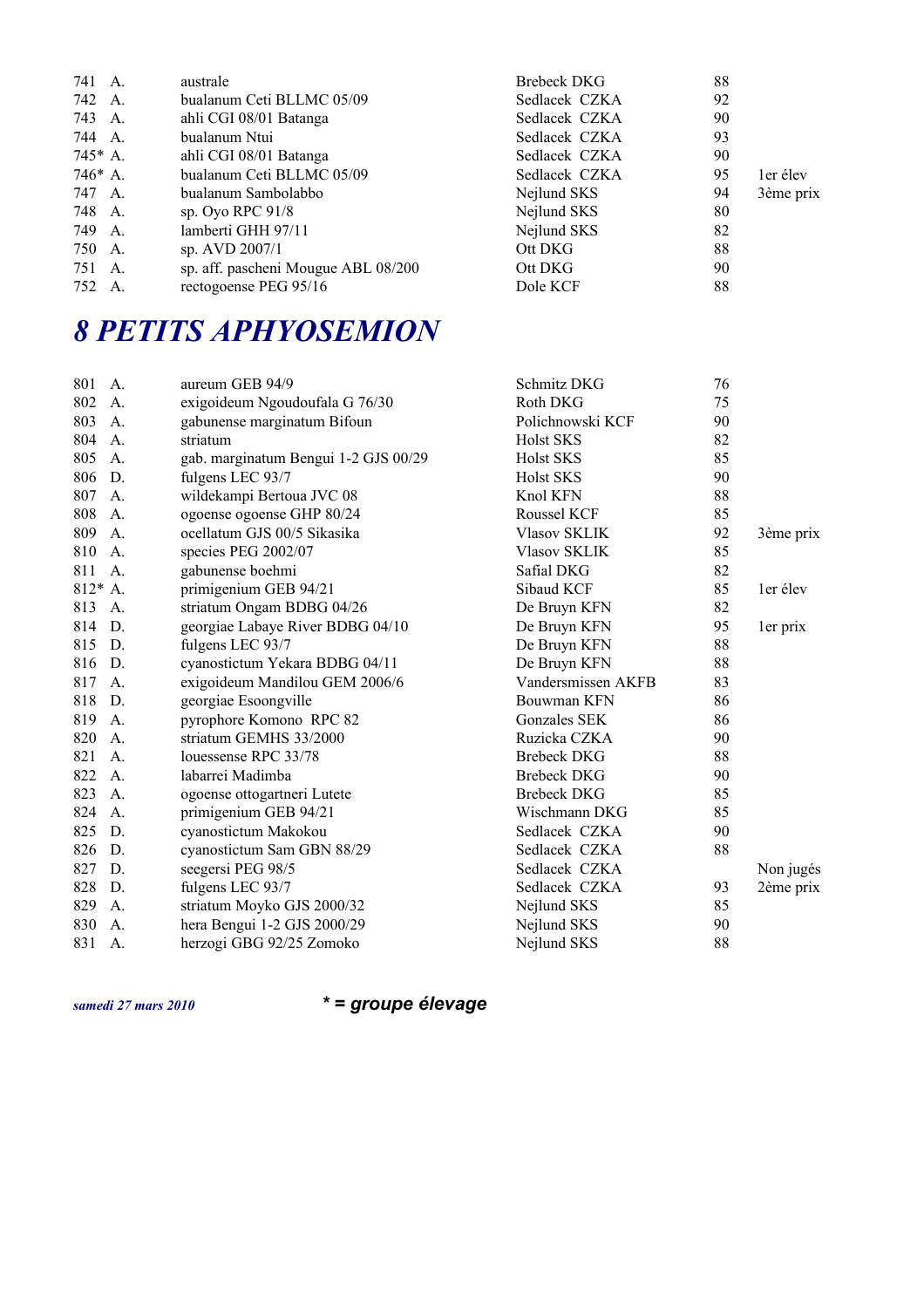| 832 A. | louessense RPC 33/78           | Ott DKG      | 87 |
|--------|--------------------------------|--------------|----|
| 833 A. | exigoideum Mandilou GEM 2006/6 | Ott DKG      | 82 |
| 834 A. | mimbon LEC $93/22$             | Simoens AKFB | 82 |
| 835 A. | caudofasciatum RPC 91/11       | Simoens AKFB | 86 |
| 836 A. | gab. marginatum Bengui CI      | Jolie KCF    | 82 |

#### *9 ROLOFFIA*

| 901         | Rol. | geryi Robis 1                      | Polichnowski KCF     | 89 |           |
|-------------|------|------------------------------------|----------------------|----|-----------|
| 902         | Rol. | guineensis Lenghe Curoh SL 93/37   | <b>Bangsmark SKS</b> | 89 |           |
| 903         | Rol. | petersi Banco Park                 | <b>Bangsmark SKS</b> | 89 |           |
| 904         | Rol. | cauveti Bar.Loire Atl. GRCH 93/239 | <b>Bangsmark SKS</b> | 88 |           |
| 905         | Rol. | cauveti Bar.Loire Atl. GRCH 93/239 | <b>Bangsmark SKS</b> | 88 |           |
| 906         | Rol. | geryi Abuko                        | <b>Bangsmark SKS</b> | 87 |           |
| 907         | Rol. | guineensis GF 06/11                | Ulmke DKG            | 92 | ler prix  |
| 908         | Rol. | schmitti Juarzon                   | Wischmann DKG        | 91 | 2ème prix |
| 909         | Rol. | occidentalis GM 08/13 F1           | Ulmke DKG            | 87 |           |
| 910 Rol.    |      | species Guinée GM 08/2 F1          | Ulmke DKG            | 90 | 3ème prix |
| 911* Rol.   |      | guineensis Lenghe Curoh SL 93/37   | <b>Aubin KCF</b>     | 88 |           |
| $912*$ Rol. |      | brueningi EP 82 RL 93              | Pütz DKG             | 87 |           |
| 913* Rol.   |      | schmitti Juarzon                   | Vandevondel BKV      | 91 |           |
| 914         | Rol. | schmitti Juarzon                   | Jaspers KFN          | 85 |           |
| 915 Rol.    |      | schmitti Juarzon                   | Simoens AKFB         | 86 |           |
| $916*$ Rol. |      | petersi Banco                      | Permentier KCF       | 92 | ler élev  |
| 917 Rol.    |      | guignardi Mamou                    | Guignard KCF         | 87 |           |
| 918 Rol.    |      | guignardi Mamou                    | Polichnowski KCF     | 87 |           |

### *10 EPIPLATYS*

| 1001 Ep.    | lamottei Salayeo            | Schmitz DKG          | 85 |           |
|-------------|-----------------------------|----------------------|----|-----------|
| 1002 Ep.    | zenkeri                     | Roth DKG             | 94 | 2ème prix |
| 1003 Ep.    | spilargyreus Malakal        | Polichnowski KCF     | 82 |           |
| 1004 Ep.    | lamottei Koule GRC 90/178   | Polichnowski KCF     | 82 |           |
| 1005 Ep.    | chevalieri Kinshasa CI 2001 | Polichnowski KCF     | 85 |           |
| 1006 Apl.   | blockii Alappuzha F1        | Bangsmark SKS        | 85 |           |
| $1007$ Apl. | blockii Alappuzha F1        | <b>Bangsmark SKS</b> | 90 |           |
| 1008 Ep.    | bifasciatus TD 05/5         | Holst SKS            | 82 |           |
| 1009 $Ep$   | annulatus Monrovia          | Carlsson SKS         | 83 |           |
| 1010 Apl.   | lineatus Goa                | Pütz DKG             | 80 |           |
| 1011 Ep.    | roloffi RL 99 P EP 82       | Pütz DKG             | 87 |           |
| 1012 Ep.    | lamottei Salayeo            | Vandersmissen AKFB   | 79 |           |
| 1013 Ep.    | annulatus                   | Jaspers KFN          | 80 |           |
| 1014 Ep.    | sp. Gamba                   | lucke B. DKG         | 92 |           |
| 1015 Ep.    | infrafasciatus Tinto GPE 90 | Lucke B. DKG         | 85 |           |
| 1016 Ep.    | zimiensis Perie SL 89       | Lucke B. DKG         | 95 | ler prix  |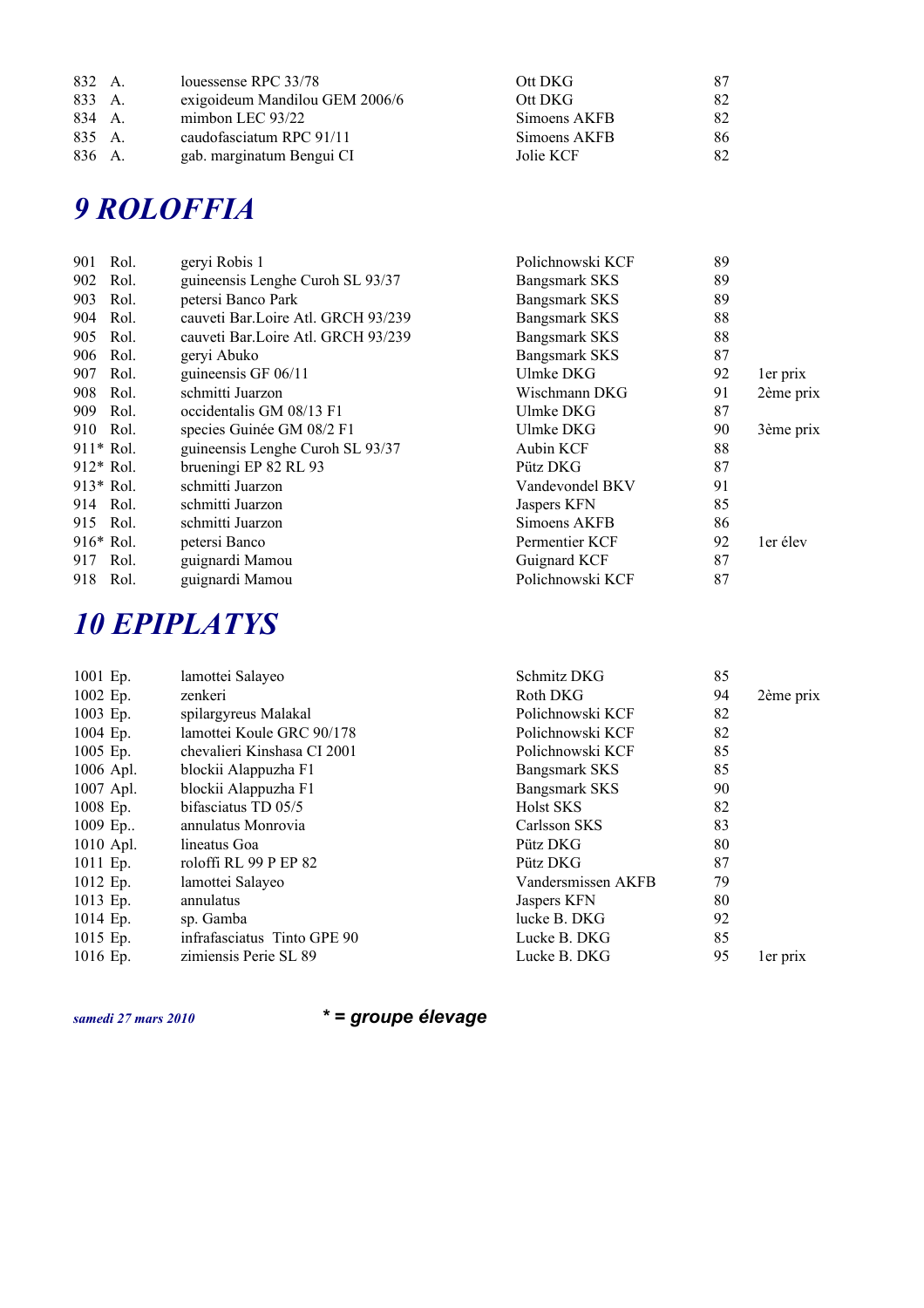| $1017$ Ep. | annulatus Monrovia EP82                   | Eyre BKA         | 93 | 3ème prix |
|------------|-------------------------------------------|------------------|----|-----------|
| $1018$ Ep. | annulatus                                 | Ordales SEK      | 79 |           |
| 1019 Ep.   | fasciolatus fasciolatus Malifu GCLR 06/29 | Rudicky CZKA     | 81 |           |
| $1020$ Ep. | chaperi Angona                            | Rudicky CZKA     | 85 |           |
| $1021$ Ep. | annulatus                                 | Wischmann DKG    | 80 |           |
| 1022 Apl.  | blockii Alappuzha                         | Thorup SKS       | 92 |           |
| 1023 Ep.   | singa Kinsuka                             | Ott DKG          | 79 |           |
| $1024$ Ep. | sp. Gamba                                 | Ott DKG          | 86 |           |
| 1025 Ep.   | zenkeri Bidou                             | Ott DKG          | 85 |           |
| $1026$ Ep. | olbrechtsi olbrechtsi Cestos River        | Ott DKG          | 90 |           |
| 1027 Ep.   | dageti dageti Axim GH 06/6                | Ott DKG          | 85 |           |
| 1028 Ep.   | infrafasciatus zenkeri Makoure CBL 01/18  | Polichnowski KCF | 82 |           |
| 1029 Ep.   | singa Cap Esterias GJS 00/23              | Polichnowski KCF | 91 | ler élev  |

#### *11 PROCATOPODINAE*

| 1101 Proc.   | similis Kumba GPE 90        | Polichnowski KCF  | 86 |           |
|--------------|-----------------------------|-------------------|----|-----------|
| 1102 Proc.   | aberrans                    | Polichnowski KCF  | 84 |           |
| $1103$ Lamp. | tanganicanus                | Polichnowski KCF  | 82 |           |
| 1104 Fener.  | sp. AVD 2007-2              | Persson Anita SKS | 87 |           |
| 1105 Lac.    | bukobanus Mityana UGJ 99/17 | Persson Anita SKS | 85 | ler élev  |
| 1106 Lac.    | pumilus Burundi CI 2008     | Persson Anita SKS | 90 | 3ème prix |
| 1107 Proc.   | aberrans                    | Rudicky CZKA      | 82 |           |
| 1108 Proc.   | similis Kumba GPE 90        | Rudicky CZKA      | 86 |           |
| $1109$ Poro. | normani                     | Wischmann DKG     | 92 | 2ème prix |
| 1110 Platap. | miltotaenia EBT 96/24       | Ott DKG           | 94 | ler prix  |
| 1111 Fener.  | sp. AVD 2007-2              | Ott DKG           | 89 |           |
| 1112 Lac.    | pumilus Burundi CI 2008     | Ver Eecke BKV     | 88 |           |
| 1113 Lac.    | vitschumbaensis             | Ver Eecke BKV     | 83 |           |

# *12 FUNDULOPANCHAX et grands*

|                        | 1201 Fundulo sp. GS 1 Mundemba                | Schmitz DKG      |    | F morte  |
|------------------------|-----------------------------------------------|------------------|----|----------|
| $1202*$ Fundulo oeseri |                                               | Polichnowski KCF | 70 |          |
|                        | 1203 Fundulo amieti C 89/31                   | <b>Holst SKS</b> | 75 |          |
|                        | 1204 Fundulo mirabilis intermittens Bajok     | <b>Holst SKS</b> | 72 |          |
|                        | 1205 Fundulo sjoestedti                       | Holst SKS        | 78 |          |
|                        | 1206 Fundulo filamentosus Ijebu Ode           | Safial DKG       | 73 |          |
|                        | 1207 Fundulo mirabilis moensis Bator          | Pütz DKG         | 73 |          |
|                        | 1208 Fundulo robertsoni                       | Safial DKG       | 74 |          |
|                        | 1209 Fundulo walkeri walkeri                  | Safial DKG       | 60 |          |
|                        | 1210* Fundulo walkeri spurelli Kutunse GH74/2 | Safial DKG       | 85 | ler élev |
|                        | 1211 Fundulo deltaensis                       | Safial DKG       | 76 |          |
| 1212 Fundulo ndianus   |                                               | Sibaud KCF       | 78 |          |
|                        | 1213* Fundulo spoorenbergi                    | Sibaud KCF       | 80 |          |
|                        |                                               |                  |    |          |